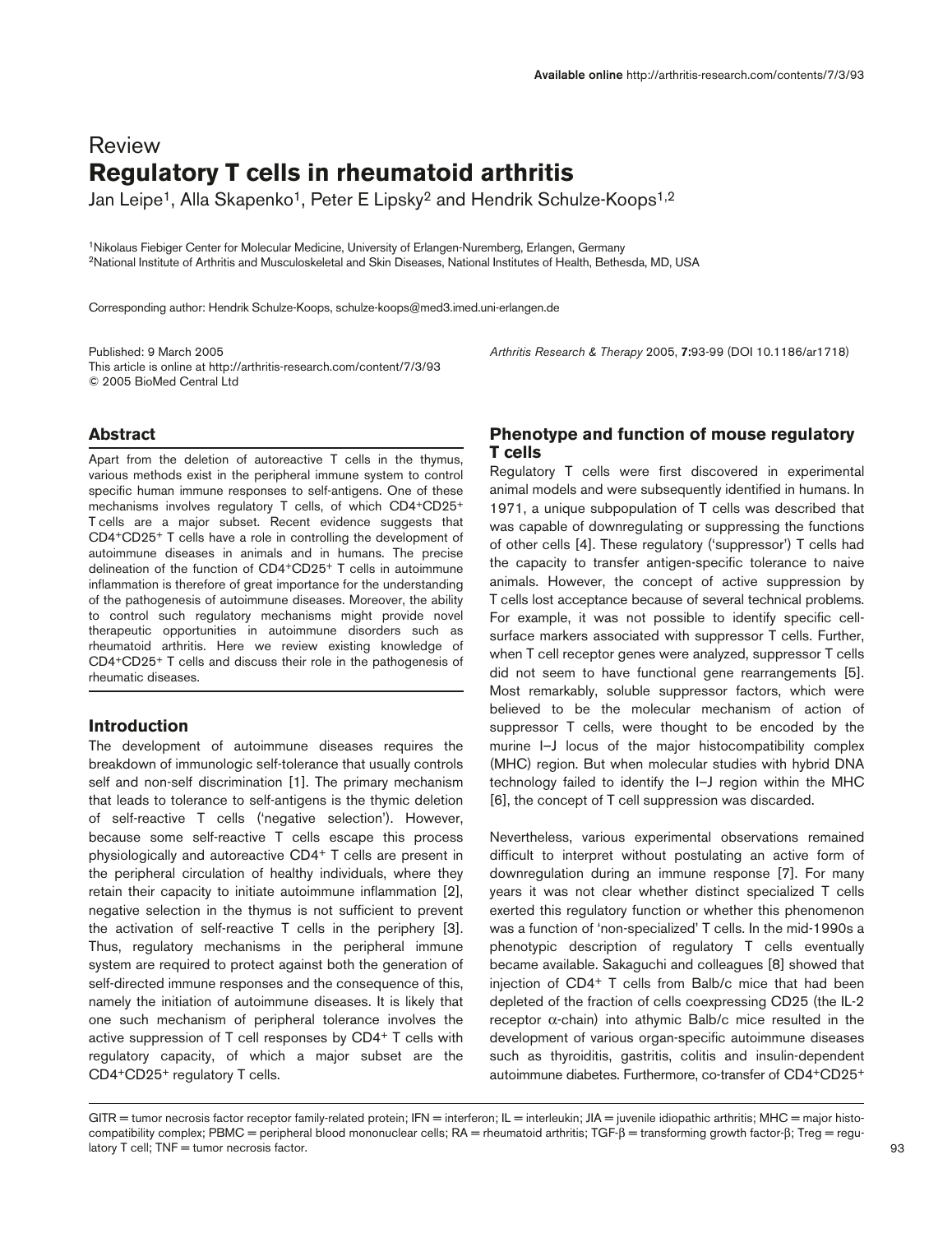with the pathogenic CD4+CD25– T cells prevented the development of experimentally induced autoimmune diseases [9,10]. These data implied that murine CD4+CD25+ T cells are actively able to regulate the responsiveness of autoreactive T cells that have escaped central tolerance, which distinguishes them from other mechanisms of peripheral tolerance including T cell depletion [11], T cell anergy [12] and immunologic ignorance [13].

CD4+CD25+ T cells are characterized by a low proliferative capacity after triggering with polyclonal or allogeneic stimulation, and by their ability to suppress CD4<sup>+</sup> and CD8<sup>+</sup> immune responses by means of cell-contact dependent mechanisms [14]. CD4+CD25+ T cells have therefore been named regulatory T cells (Tregs). They are typified by the expression of an array of surface molecules, of which several have been implicated in contributing to the suppressive function of Tregs. Although not unique to Tregs, the array of these surface molecules makes it possible to identify Tregs phenotypically. For example, CTLA4 and CD25, which are upregulated on naive and memory T cells after activation, are constitutively expressed on the surface of Tregs. In mice, an important role of CTLA4 in the function of Tregs can be inferred from the ability of CTLA4-specific antibodies to abrogate the CD25+ T cell-mediated protection of autoimmune gastritis [15] and the CD45RBlow T cell-mediated inhibition of colitis in the appropriate animal model [16]. However, it is as yet uncertain whether these findings can be explained by the concept that CTLA4 transduces 'negative' signals to activated effector T cells.

Glucocorticoid-induced tumor necrosis factor receptor familyrelated protein (GITR) is another membrane-associated receptor that was identified during the characterization of the phenotype and function of CD25+ Tregs [17]. GITR is the specific antigen of an antibody that was generated after immunization with CD25+ T cells. Although antibodies against GITR abrogate CD25+CD4+ T cell-mediated suppression *in vitro* and *in vivo* [18], the mechanism behind these activities still remains to be determined. However, it should be emphasized that similarly to CD25 and CTLA-4, GITR is not Treg-specific and is upregulated on effector/ memory cells after antigen-driven activation. Recently, LAG-3, an MHC class II-binding CD4 homologue was shown to be selectively upregulated on Tregs, and antibodies against LAG-3 inhibited suppression by Tregs, both *in vitro* and *in vivo* [19]. LAG-3 expression remains high on Tregs and decreases shortly after activation in memory T cells, indicating that LAG-3 might mark cells with regulatory activity and is not simply an activation marker. However, it is at present not clear whether LAG-3 selectively marks only certain Treg subsets analyzed in that study.

The transcription factor Foxp3 has been shown to be selectively expressed by Tregs. Foxp3 was first identified as the gene responsible for the defect in scurfy mice, which die early in life from CD4 T cell-mediated lymphoreticular disease, and was subsequently shown to be important in murine Treg development and function [20]. Patients with the IPEX syndrome (for 'immune dysregulation, polyendocrinopathy, enteropathy, and X-linked inheritance'), a clinical syndrome presenting with autoimmune diseases similar to that developing in mice after depletion of CD25+CD4+ regulatory cells, have mutations in Foxp3 [21,22]. This observation provided a first correlation between Tregs and T cell-mediated autoimmune diseases in humans and mice caused by a genetic defect in a defined transcription factor that is essential for the development of the function of Tregs.

However, despite these indications there is still a concern that CD4+CD25+ Tregs from mice that are kept in germ-free facilities with low levels of endogenous T cell activation are not identical with human CD4+CD25+ T cells [23]. In particular, it is at present unclear whether human CD4+CD25+ Tregs are able to suppress immune responses *in vivo*, as their counterparts do in the mouse.

# **Phenotype and function of human CD4+CD25+ Tregs**

In humans, a population of CD4+CD25+ Tregs has been identified in the peripheral circulation [24-28] and in the thymus [29,30]. In general, the characteristics of human and mouse CD4+CD25+ T cells are very similar. As in mice, 5 to 15% of human peripheral blood CD4+ T cells constitutively express CD25. It has been proposed that the suppressive effects of human CD4+CD25+ T cells may reside in the CD25highCD4+ T cell fraction [28]; however, this finding is not uniformly accepted [31]. After isolation and *in vitro* allogeneic [25,26], polyclonal [27,29] or antigen-specific [32] stimulation, human CD4+CD25+ T cells do not proliferate – that is, they are anergic [33] – and when cultured with CD4+CD25– cells, CD4+CD25+ T cells suppress the CD4+CD25– T cell response in a cell-contact-dependent manner [25] (Fig. 1).

Although CD4+CD25+ cells are unresponsive to mitogenic stimulation, they do proliferate in the presence of exogenous IL-2 [34]. CD4+CD25+ T cells have a differentiated phenotype (CD45RA– RO+ in humans), indicating that they have been stimulated in their internal environment. Evidence suggests that, once these cells are activated, their suppressor function is antigen-nonspecific because CD4+CD25+ Tregs suppress not only T cells stimulated with the same antigens but also T cells activated by other antigens [35]. Thus, Tregs might be able to act as bystander suppressors through contact-dependent mechanisms.

Controversial data exist as to whether and which cytokines are produced by CD4+CD25+ Tregs. Whereas some investigators describe that these cells do not produce immunomodulatory cytokines [28], others demonstrate that they are able to produce IL-10 [27,29,36], transforming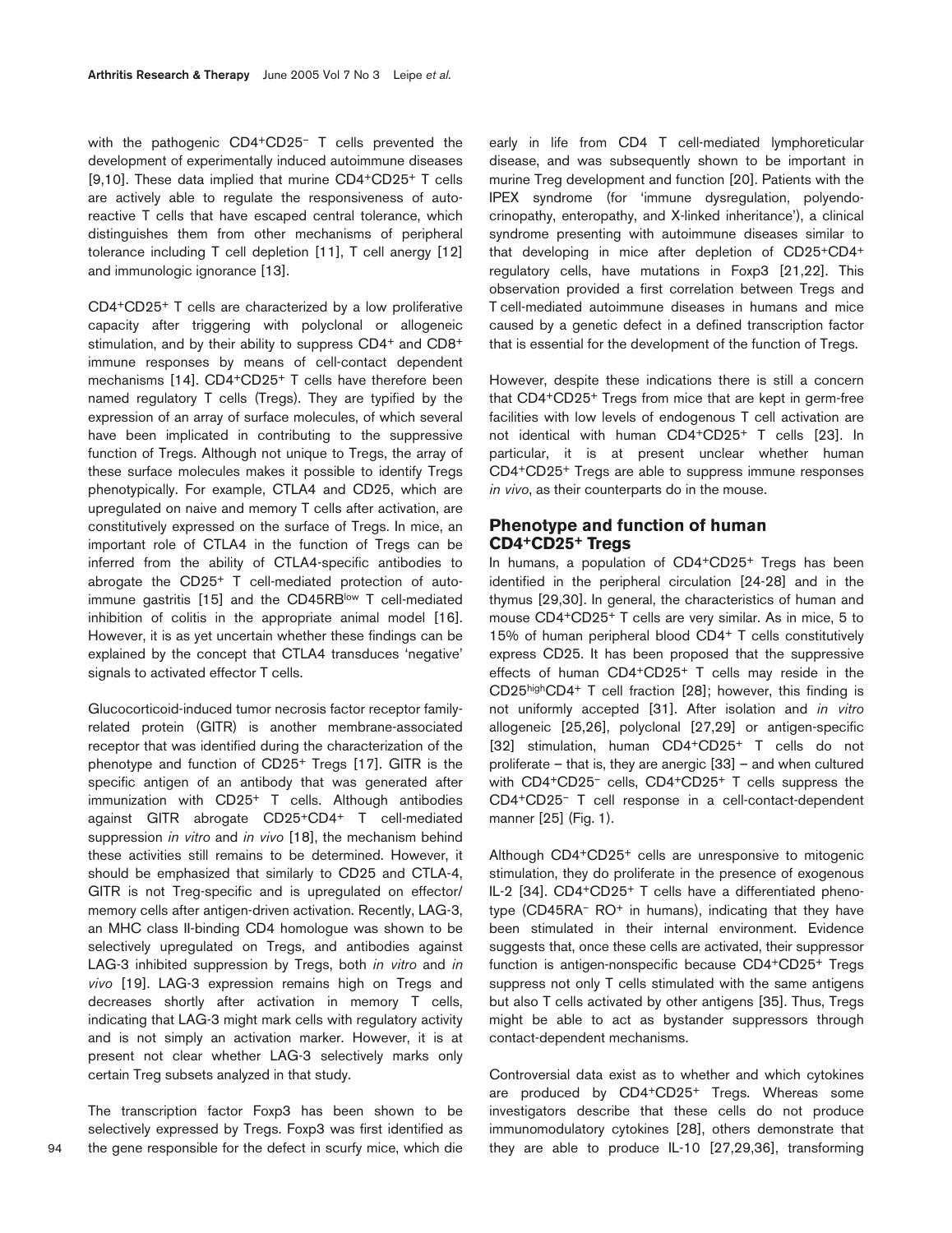



Phenotype and function of CD25+CD4+ regulatory T cells from human peripheral blood. **(a)** CD25+CD4+ T cells are anergic. Purified CD25+ and CD25–CD4+ T cells from the peripheral blood of a healthy individual were stimulated with a monoclonal antibody against CD3, and proliferation was assessed by incorporation of 3H-labeled thymidine into newly synthesized DNA after 96 hours of culture. **(b)** CD25+CD4+ T cells inhibit the proliferation of autologous peripheral blood mononuclear cells (PBMC). Human PBMC were stimulated with monoclonal antibodies against CD3 in the absence or presence of autologous purified CD25+ or CD25–CD4+ T cells. Proliferation was assessed as described in (a). **(c)** The regulatory capacity of CD25+CD4+ T cells is inhibited by exogenous IL-2. Human PBMC were stimulated as in (b) in the presence of a non-mitogenic concentration of human IL-2. Proliferation was assessed as in (a). **(d)** Suppression by CD25+CD4+ T cells is contact-dependent and independent of regulatory cytokines. Human PBMC were stimulated with a monoclonal antibody against CD3 in the presence of autologous CD25+CD4+ T cells and neutralizing monoclonal antibodies against IL-10 (αIL-10) or IL-4 (αIL-4), or separated from CD25+CD4+ T cells by an insert ('transwell'). Proliferation was assessed as described in (a).

growth factor-β (TGF-β) [26,36] and IL-4 [29]. As shown in Fig. 1, however, Tregs exert their inhibitory function independently of the production of potentially immunoregulatory cytokines. Nevertheless, it is widely accepted that Tregs do not produce IL-2.

#### **CD4+CD25+ Tregs in rheumatoid arthritis**

The development of assays to evaluate the function of human CD4+CD25+ Tregs *in vitro* has provided the opportunity to analyze the role of Tregs in human autoimmune diseases such as rheumatoid arthritis (RA). A series of recent articles has focused on the role of Tregs in rheumatoid inflammation and has indicated that CD4+CD25+ T cells might function as potential regulators of immune responses in RA.

# **Phenotype of peripheral blood CD4+CD25+ T cells in RA**

Controversy exists with regard to the frequency of CD4+CD25+ T cells in the peripheral circulation of patients with RA in comparison with healthy individuals [31,37,38]. The divergent results might be in part related to different definitions of CD4+CD25+ T cells, because some investigators focused on the CD25bright T cells [39], whereas others analyzed the total population of CD25+ T cells [31]. In patients with a different but related inflammatory joint disease, juvenile idiopathic arthritis (JIA), the frequency of CD25brightCD4+ cells in the peripheral blood was lower than in healthy controls [40]. Patients with a self-limiting form of JIA had an increased frequency of CD25brightCD4+ T cells with higher levels of FoxP3 mRNA in the peripheral blood than in patients with the subtype of the disease with a less favorable prognosis, suggesting a functional role for CD25brightCD4+ T cells in JIA. Although it is difficult to transfer the findings from one inflammatory joint disease to another, JIA and RA are related in their mechanisms of disease pathogenesis and their clinical presentation, suggesting that the findings in JIA might at least in part represent the situation in RA adequately.

A significant correlation was found between the frequency of CD4+CD25+ T cells in the peripheral blood of patients with RA, the erythrocyte sedimentation rate [31] and the level of C-reactive protein [38], which suggests that in active disease the frequency of CD4+CD25+ T cells increases. In contrast, no associations were detected between the frequency of CD4+CD25+ T cells in the peripheral blood and the use of methotrexate, corticosteroids or tumor necrosis factor (TNF) neutralizing agents [31,37]. However, in a subsequent study a significant increase in the number of CD4+CD25high T cells was observed after anti-TNF treatment in patients with RA [38] who responded to therapy, but not in those patients who failed to respond to therapy.

# **Phenotype of synovial CD4+CD25+ T cells in RA**

In contrast to the situation in the peripheral blood, there is clear evidence that the frequencies of CD4+CD25+ T cells in the synovial fluid of patients with RA are elevated compared with those in the peripheral blood (Fig. 2) [31,39]. CD25brightCD4+ T cells are enriched in the synovial fluid not only in patients with RA but also in patients with spondylarthropathies or with JIA [37,40].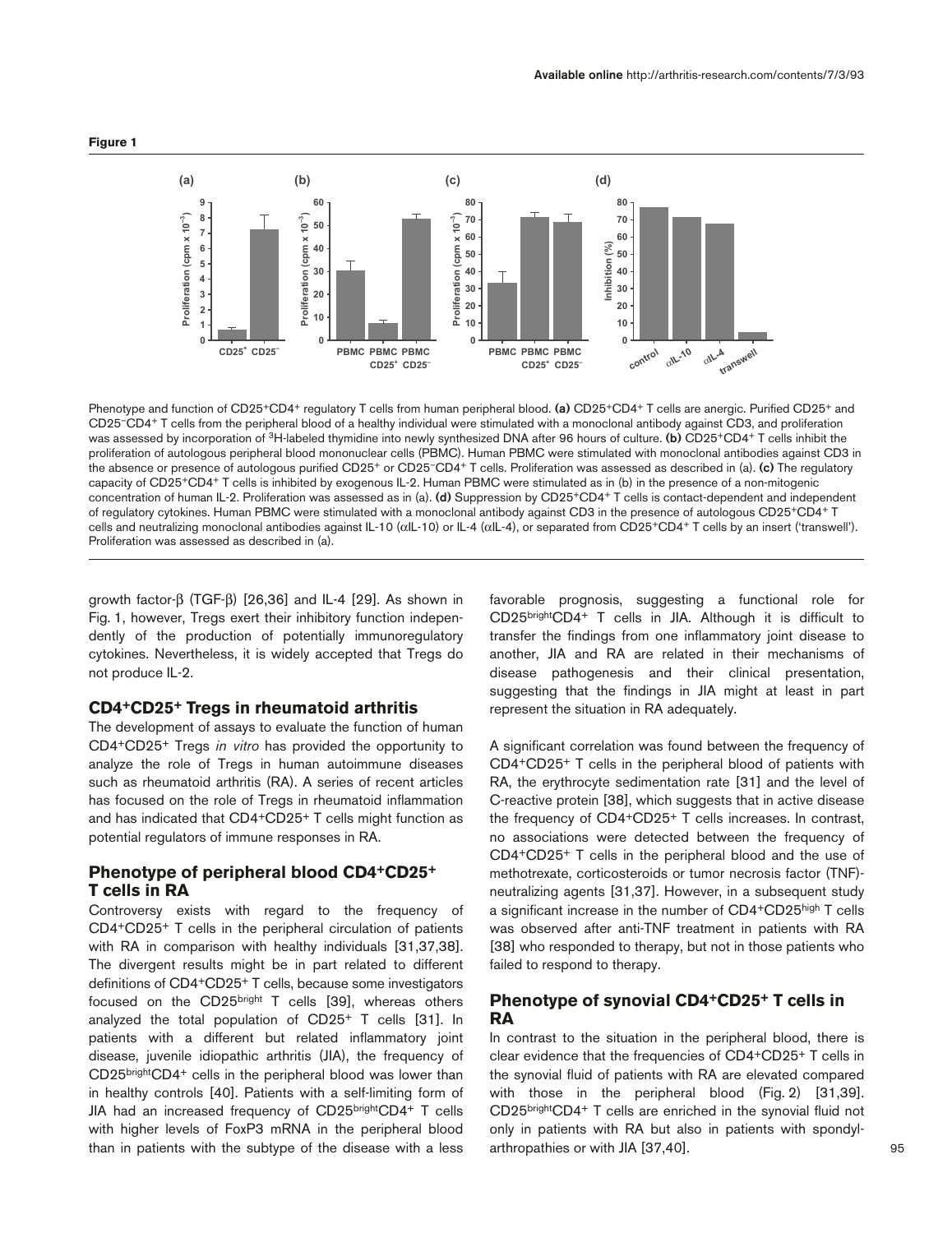



CD25+CD4+ T cells are enriched in the synovial fluid in rheumatoid arthritis. Mononuclear cells were isolated from the peripheral blood (PB) or the synovial fluid (SF) of a patient with rheumatoid arthritis, stained with monoclonal antibodies against CD4 and CD25 and analyzed by flow cytometry. The numbers denote the frequency of cells in the gate as defined by the expression of CD4 and CD25.

Several alternative mechanisms might contribute to the enrichment of CD4+CD25+ T cells in the synovial fluid of patients with rheumatic diseases. A preferential migration of these cells into the inflamed joint might be inferred from the observation that CD4+CD25+ T cells specifically express the chemokine receptors CXCR4, CCR4 and CCR8 [41]. The CCR4 ligands CCL17 and CCL22 are highly expressed in synovial tissue [42], and it has been suggested that dendritic cells are able to 'chemoattract' cells by the secretion of CCL17 and CCL22 [41]. However, it should be pointed out that although CCR4+ T cells can be detected in the peripheral blood of healthy individuals and in the synovial fluid of patients with RA, the vast majority of T cells in the rheumatoid synovial fluid do not express CCR4 [43], making the CCR4–CCL17 mediated recruitment of Tregs into the rheumatoid joint rather unlikely. The ligand for CXCR4, stromal-derived factor-1 (SDF-1), is expressed on synovial endothelial cells [44], and persistent expression of the chemokine receptor CXCR4 on synovial CD4 T cells mediates their active retention within the rheumatoid synovium [45]. Because human CD4+CD25+ Tregs traffic to and are retained in the bone marrow through interactions involving CXCR4 [46], it is also conceivable that CD4+CD25+ T cells are selectively recruited to and retained in the rheumatoid joint through interactions involving CXCR4. In line with the hypothesis that CD4+CD25+ T cells are effectively recruited to sites of chronic inflammation, CD25+CD4+ T cells are found in inflammatory infiltrates of C57BL/6 mice infected with *Leishmania major* [47] and of Balb/c mice infected with *Candida albicans* [48]. The data therefore suggest that the accumulation of CD4+CD25+ T cells during an inflammatory immune response might be a physiologic control mechanism of potentially dangerous effector functions to prevent tissue damage.

A second mechanism leading to the accumulation of CD4+CD25+ T cells in the rheumatic joint might relate to the fact that inflammatory cytokines such as IL-2 and costimulatory molecules cause CD4+CD25+ T cells to revert to an anergic phenotype [34] (Fig. 1c). Because the synovial fluid contains high levels of inflammatory cytokines and of antigen-presenting cells that are able to engage costimulatory molecules on synovial T cells, CD25+CD4+ T cells might expand locally in the rheumatoid joint. However, in the rheumatoid synovium it was found that T cells display low proliferative responses [49], and in patients with JIA the T cells in the synovial fluid are not actively dividing [50].

A third alternative method for the enrichment of CD4+CD25+ T cells in the rheumatoid joint is related to the observation that synovial T cells are actively inhibited from undergoing apoptosis, thereby expanding their lifespan compared with their peripheral counterparts. An integrin–ligand interaction is involved in the fibroblast-mediated survival of synovial T cells [51]. Fibroblast-secreted IFN-β is also able to inhibit apoptosis, and in particular that of CD4+CD25+ T cells [24].

A final explanation for the increased frequencies of CD25+ T cells in the synovium derives from the characteristic of CD25 to be upregulated on activated T cells. Thus, the sole determination of CD25 does not make it possible to discriminate Tregs from activated effector cells. Because synovial T cells express an array of activation markers and effector functions, it is likely that most CD25-expressing T cells from the synovial fluid constitute an effector population actively engaged in driving synovial inflammation.

Recent evidence suggests that the CD4+CD25+ Tregs from the synovial fluid are different from those in the peripheral circulation. CD25brightCD4+ T cells from the synovial fluid in RA contain higher frequencies of cells expressing CTLA-4 and GITR than those from the peripheral blood of healthy donors and of patients with RA [31,37]. Tregs from synovial fluid also display an activated phenotype with a higher expression of CD69 and MHC class II than CD4+CD25+ cells in the peripheral blood of matched individuals.

Intermittent flares in disease activity are typical of RA. Whether the frequency of regulatory CD25brightCD4+ T cells fluctuate over time or are correlated with disease activity is therefore of considerable interest. Although the frequency of synovial CD25brightCD4+ T cells varies between patients, the numbers of these cells do not vary significantly over time in a single joint [39]. Similar stable frequencies of synovial CD25brightCD4+ T cells over time were also observed in patients with JIA, psoriatic arthritis and spondylarthropathies [37]. Moreover, the frequencies of synovial CD25brightCD4+ T cells in patients with RA was not correlated with clinical parameters such as disease duration, the presence of rheumatoid factor, the level of C-reactive protein and the presence of erosions [31,37]. In addition, no association was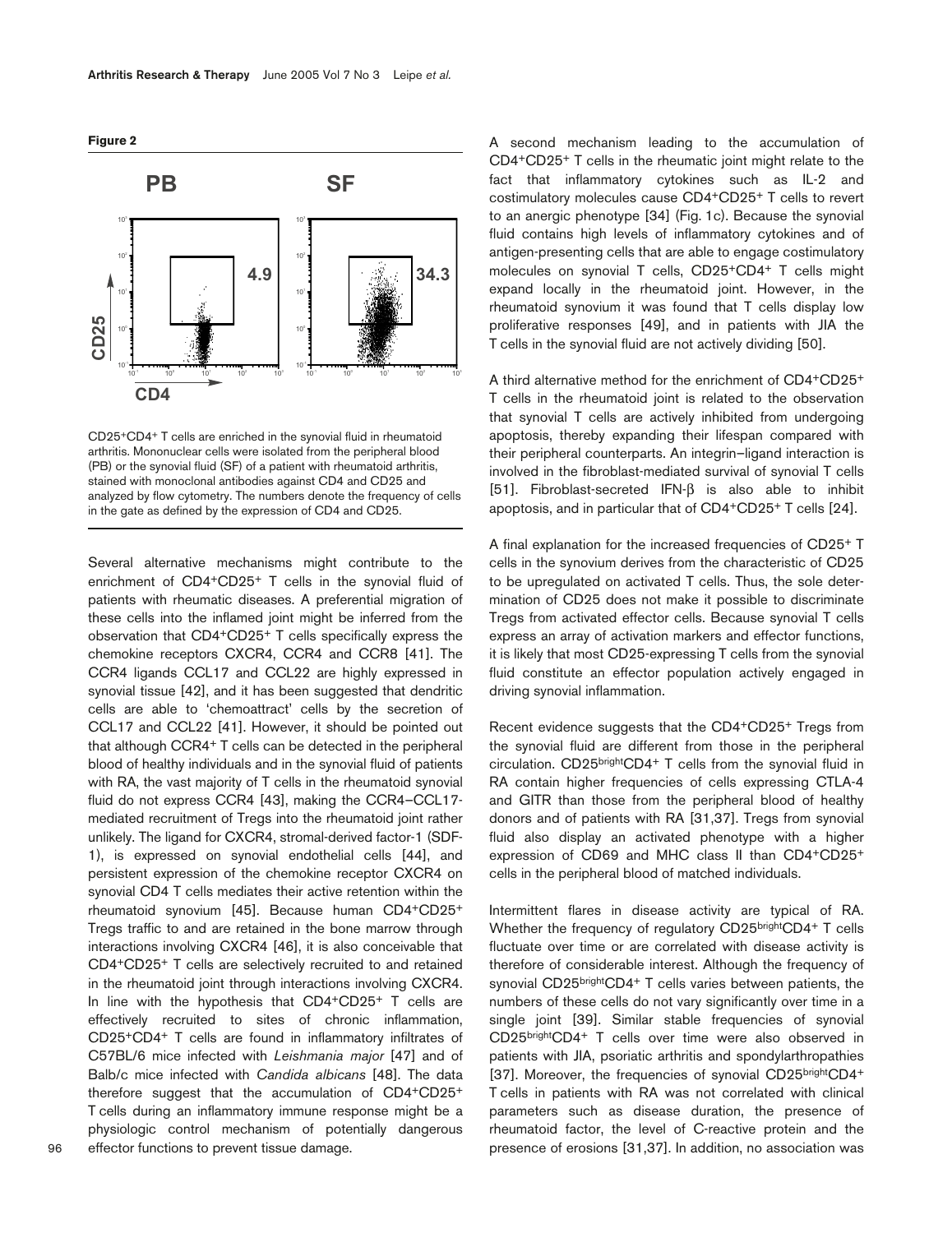found between the use of methotrexate, corticosteroids or anti-TNF therapy and the frequency of CD4+CD25+ T cells in the synovial fluid [31]. These data suggest that the presence of CD4+CD25+ T cells in the rheumatoid synovium is a function of the disease and is characteristic of a particular patient but unrelated to treatment, clinical course and disease activity. These results might therefore question the importance of CD4+CD25+ Tregs in the regulation of synovial inflammation.

Together, the data suggest that CD4+CD25+ T cells in chronically inflamed rheumatoid joints might enrich and persist as a result of preferential recruitment, rescue from cell death and activation by their specific antigen. Consequently, the determination of frequencies of CD25+ T cells in the synovial fluid without complementary functional studies does not make it possible to draw meaningful conclusions about the role of CD4+CD25+ Tregs in rheumatoid inflammation.

# **Function of synovial CD4+CD25+ T cells in RA**

When examined in conventional *in vitro* assays, synovial CD4+CD25bright T cells are able to suppress the proliferation of autologous CD4+CD25– (responder) T cells of synovial and peripheral origin [31,37,39]. Synovial CD4+CD25+ T cells display an even increased suppressive capacity compared with blood CD4+CD25+ T cells in RA [31] and in JIA [40]. It is of interest that CD4+CD25intermediate T cells enhance rather than suppress the proliferation of synovial responder CD4+CD25– T cells, which might suggest that CD25intermediate T cells represent effector T cells.

The major question that these results immediately bring up is why inflammation occurs in the rheumatoid joints despite elevated frequencies of apparently functional CD4+CD25+ T cells with an even enhanced suppressive capacity in assays *in vitro*.

One possible explanation for this seeming paradox might be an active inhibition of the function of Tregs in the rheumatoid joint. For example, several constituents of the inflamed synovial environment, such as IL-2 and IL-7, have been shown to abrogate the function of Tregs [34,52], suggesting that Tregs are inhibited at sites of inflammation from performing their regulatory function by pro-inflammatory cytokines. Similarly, although shown only for peripheral blood, it has been suggested that CD4+CD25+ T cells display functional differences before and after treatment with anti-TNF [38]. CD4+CD25high cells isolated from the peripheral blood of patients with active RA suppress the proliferative response of responder CD4 T cells but not the secretion of inflammatory cytokines such as IFN-γ and TNF. In contrast, CD4+CD25high cells isolated from the patients' blood after anti-TNF therapy suppress (like CD4+CD25high cells in healthy individuals) not only the proliferation but also the secretion of these cytokines from responder CD4 T cells derived from anti-TNF-treated patients. Thus, these findings indicate a functional deficit of CD4+CD25high T cells from patients with active RA with regard to their ability to suppress pro-inflammatory cytokine production that reverts after treatment with TNF-neutralizing agents. Additional evidence for an inhibitory function of TNF on Tregs in RA derives from experiments in which the depletion of CD4+CD25high T cells from peripheral blood mononuclear cells (PBMC) from patients with active RA did not alter the frequency of cells producing TNF or IL-10 in a 2 day cell culture, whereas an increase in TNF-secreting cells and a reduction in IL-10-secreting cells occurred in the culture of PBMC derived from anti-TNF-treated patients with RA that were depleted of Tregs [38]. Together, these data might underline the potential role of cytokines in maintaining chronic inflammation *in vivo*.

An alternative explanation for persistent synovial inflammation despite enriched numbers of CD4+CD25+ T cells with enhanced suppressive capacity *in vitro* is provided by the finding that synovial responder T cells express a decreased susceptibility to the regulatory effect of CD4+CD25+ Tregs in comparison with peripheral blood responder T cells, thereby 'compensating' for the enhanced regulatory capacity of the synovial Tregs [31]. IL-6, which is known to be found in large amounts in the rheumatoid synovium [53], has been shown to enhance the resistance of T effector cells to the suppressive effects of Tregs [54]. Finally, although suppression by Tregs is probably not antigen-specific but might involve neighboring T cells in a 'bystander' fashion [35], Tregs require activation through their T-cell antigen receptor to deliver their regulatory function. Thus, if the specific antigen for the synovial Tregs is not presented either in the secondary lymphoid organs or in the inflamed synovia, or, alternatively, if Tregs in RA express an altered threshold for antigen-specific activation, synovial Tregs, although present, will not become activated and will therefore fail to inhibit ongoing inflammation.

Together, these arguments indicate that rheumatoid inflammation occurs in the presence of Tregs that express an impaired regulatory function *in vivo*, despite their enhanced regulatory capacity *in vitro*. Although it is tempting to speculate that synovial inflammation is the consequence of an inadequate ability of synovial Tregs to downmodulate local inflammation, several observations indicate clearly that synovial Tregs are functional and actively dampen the inflammatory immune response *in vivo*. For example, in JIA the frequencies of CD4+CD25+ synovial T cells are inversely correlated with the clinical outcome, and the expression of FoxP3 mRNA, a 'marker' for Treg function, is elevated in mild cases in comparison with severe forms of the disease [50]. In collagen-induced arthritis, depletion of CD4+CD25+ T cells accelerates the onset of severe disease, and transfer of syngeneic CD4+CD25+ T cells into Treg-depleted mice reverses the increased severity [55]. Thus, the local expansion in the CD4+CD25+ Treg cell population in the rheumatoid synovium might reflect a mechanism for resolving the inflammatory immune response. Although not sufficient to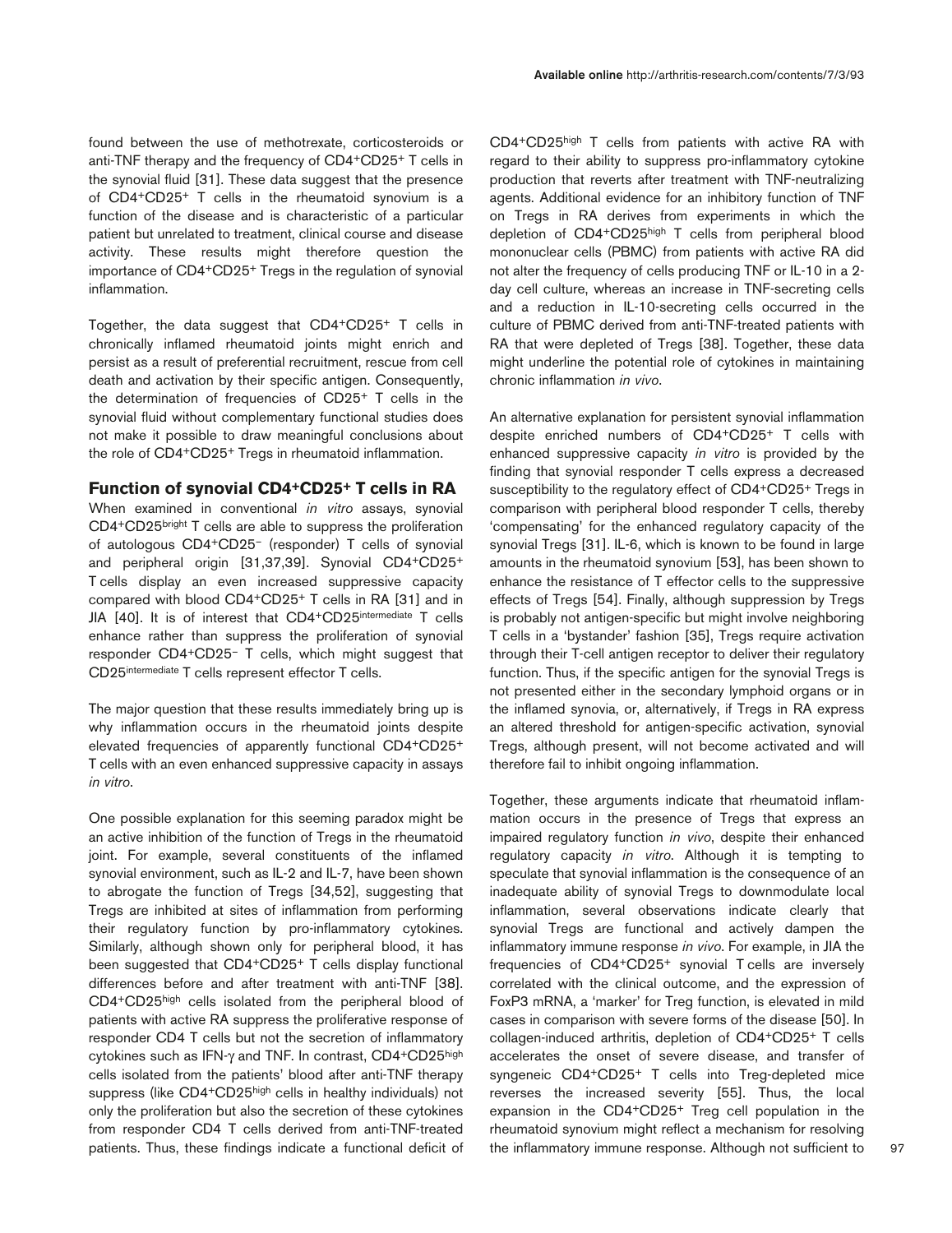prevent inflammatory activity in the joint, the CD4+CD25+ Tregs in the inflamed rheumatoid synovium might nevertheless be important for a downmodulation of the inflammation, thereby delaying further tissue damage and impeding erosive inflammation. These findings might be of relevance in validating and fostering the development of clinical applications of *in vitro*-generated Tregs in autoimmune diseases in the near future by means of personalized cellular therapy.

It should be noted that other subsets of CD4 T cells have been identified that are capable of suppressing specific immune responses. The most prominent of these are termed Treg 1 (Tr1) and T helper type 3 (Th3) cells. Th3 cells produce predominantly TGF-β. They are generated *in vivo* by immunization through an oral or other mucosal route [35], and have been detected in patients with multiple sclerosis after oral administration of myelin basic protein [56]. Groux and colleagues first isolated mouse and human Tr1 cells that have immune-regulatory activities both *in vitro* and *in vivo* [57,58]. These regulatory CD4+ T cells secrete IL-10 and have been generated *in vitro* by repeated antigenic stimulations of human and murine CD4<sup>+</sup> cells in the presence of IL-10 [26,59,60] or by activation through immature antigenpresenting cells that lack potent costimulatory activity [61].

However, comprehensive analyses of Tr1 and Th3 cells in humans are not available, so the precise role of these subsets in human autoimmune disease has not been defined.

# **Conclusions**

In conclusion, human CD4+CD25+ Tregs that are capable of suppressing CD4 T cell proliferation *in vitro* are enriched in the synovial fluid of patients with RA. Synovial Tregs express an increased regulatory capacity in comparison with Tregs derived from the peripheral blood, in assays *in vitro*. In the synovium, Tregs might be inhibited by different mechanisms such as inflammatory cytokines including TNF, or stimulation by antigen-presenting cells, which in concert might allow synovial inflammation to evolve and persist despite the enhanced frequencies of synovial Tregs. However, because evidence suggests that synovial Tregs, although not sufficient to ameliorate disease activity completely, are involved in regulating synovial inflammation *in vivo*, future treatment strategies of autoimmune diseases can be envisaged in which Tregs generated and/or expanded *in vitro* will be employed in an attempt to control local and systemic autoimmune inflammation.

# **Competing interests**

The author(s) declare that they have no competing interests.

#### **Acknowledgments**

This work was supported in part by the Deutsche Forschungsgemeinschaft (Grants Schu 786/2-3 and 2-4) and by the Interdisciplinary Center for Clinical Research (IZKF) at the University hospital of the University of Erlangen-Nuremberg (Projects B27 and B3).

#### **References**

- 1. Bach JF, Chatenoud L: **Tolerance to islet autoantigens in type 1 diabetes.** *Annu Rev Immunol* 2001, **19:**131-161.
- 2. Ota K, Matsui M, Milford EL, Mackin GA, Weiner HL, Hafler DA: **T-cell recognition of an immunodominant myelin basic protein epitope in multiple sclerosis.** *Nature* 1990, **346:**183-187.
- 3. Sakaguchi S: **Regulatory T cells: key controllers of immunologic self-tolerance.** *Cell* 2000, **101:**455-458.
- 4. Gershon RK, Kondo K: **Infectious immunological tolerance.** *Immunology* 1971, **21:**903-914.
- 5. Hedrick SM, Germain RN, Bevan MJ, Dorf M, Engel I, Fink P, Gascoigne N, Heber-Katz E, Kapp J, Kaufmann Y, *et al.*: **Rearrangement and transcription of a T-cell receptor beta-chain gene in different T-cell subsets.** *Proc Natl Acad Sci USA* 1985, **82:**531- 535.
- 6. Kronenberg M, Steinmetz M, Kobori J, Kraig E, Kapp JA, Pierce CW, Sorensen CM, Suzuki G, Tada T, Hood L: **RNA transcripts for I-J polypeptides are apparently not encoded between the I-A and I-E subregions of the murine major histocompatibility complex.** *Proc Natl Acad Sci USA* 1983, **80:**5704-5708.
- 7. Janeway CA Jr: **Do suppressor T cells exist? A reply.** *Scand J Immunol* 1988, **27:**621-623.
- 8. Sakaguchi S, Sakaguchi N, Asano M, Itoh M, Toda M: **Immunologic self-tolerance maintained by activated T cells expressing IL-2 receptor alpha-chains (CD25). Breakdown of a single mechanism of self-tolerance causes various autoimmune diseases.** *J Immunol* 1995, **155:**1151-1164.
- 9. McHugh RS, Shevach EM: **Cutting edge: depletion of CD4+CD25+ regulatory T cells is necessary, but not sufficient, for induction of organ-specific autoimmune disease.** *J Immunol* 2002, **168:**5979-5983.
- 10. Mottet C, Uhlig HH, Powrie F: **Cutting edge: cure of colitis by CD4+CD25+ regulatory T cells.** *J Immunol* 2003, **170:**3939- 3943.
- 11. Miller JF, Basten A: **Mechanisms of tolerance to self.** *Curr Opin Immunol* 1996, **8:**815-821.
- 12. Schwartz RH: **Models of T cell anergy: is there a common molecular mechanism?** *J Exp Med* 1996, **184:**1-8.
- 13. Miller JF, Heath WR: **Self-ignorance in the peripheral T-cell pool.** *Immunol Rev* 1993, **133:**131-150.
- 14. Thornton AM, Shevach EM: **Suppressor effector function of CD4+CD25+ immunoregulatory T cells is antigen nonspecific.** *J Immunol* 2000, **164:**183-190.
- 15. Takahashi T, Tagami T, Yamazaki S, Uede T, Shimizu J, Sakaguchi N, Mak TW, Sakaguchi S: **Immunologic self-tolerance maintained by CD25+CD4+ regulatory T cells constitutively expressing cytotoxic T lymphocyte-associated antigen 4.** *J Exp Med* 2000, **192:**303-310.
- 16. Read S, Malmstrom V, Powrie F: **Cytotoxic T lymphocyte-associated antigen 4 plays an essential role in the function of CD25+CD4+ regulatory cells that control intestinal inflammation.** *J Exp Med* 2000, **192:**295-302.
- 17. McHugh RS, Whitters MJ, Piccirillo CA, Young DA, Shevach EM, Collins M, Byrne MC: **CD4+CD25+ immunoregulatory T cells: gene expression analysis reveals a functional role for the glucocorticoid-induced TNF receptor.** *Immunity* 2002, **16:**311-323.
- 18. Shimizu J, Yamazaki S, Takahashi T, Ishida Y, Sakaguchi S: **Stimulation of CD25+CD4+ regulatory T cells through GITR breaks immunological self-tolerance.** *Nat Immunol* 2002, **3:**135-142.
- 19. Huang CT, Workman CJ, Flies D, Pan X, Marson AL, Zhou G, Hipkiss EL, Ravi S, Kowalski J, Levitsky HI, *et al.*: **Role of LAG-3 in regulatory T cells.** *Immunity* 2004, **21:**503-513.
- 20. Hori S, Nomura T, Sakaguchi S: **Control of regulatory T cell development by the transcription factor Foxp3.** *Science* 2003, **299:**1057-1061.
- 21. Bennett CL, Christie J, Ramsdell F, Brunkow ME, Ferguson PJ, Whitesell L, Kelly TE, Saulsbury FT, Chance PF, Ochs HD: **The immune dysregulation, polyendocrinopathy, enteropathy, Xlinked syndrome (IPEX) is caused by mutations of FOXP3.** *Nat Genet* 2001, **27:**20-21.
- 22. Gambineri E, Torgerson TR, Ochs HD: **Immune dysregulation, polyendocrinopathy, enteropathy, and X-linked inheritance (IPEX), a syndrome of systemic autoimmunity caused by mutations of FOXP3, a critical regulator of T-cell homeostasis.** *Curr Opin Rheumatol* 2003, **15:**430-435.
- 23. Baecher-Allan C, Hafler DA: **Suppressor T cells in human diseases.** *J Exp Med* 2004, **200:**273-276.